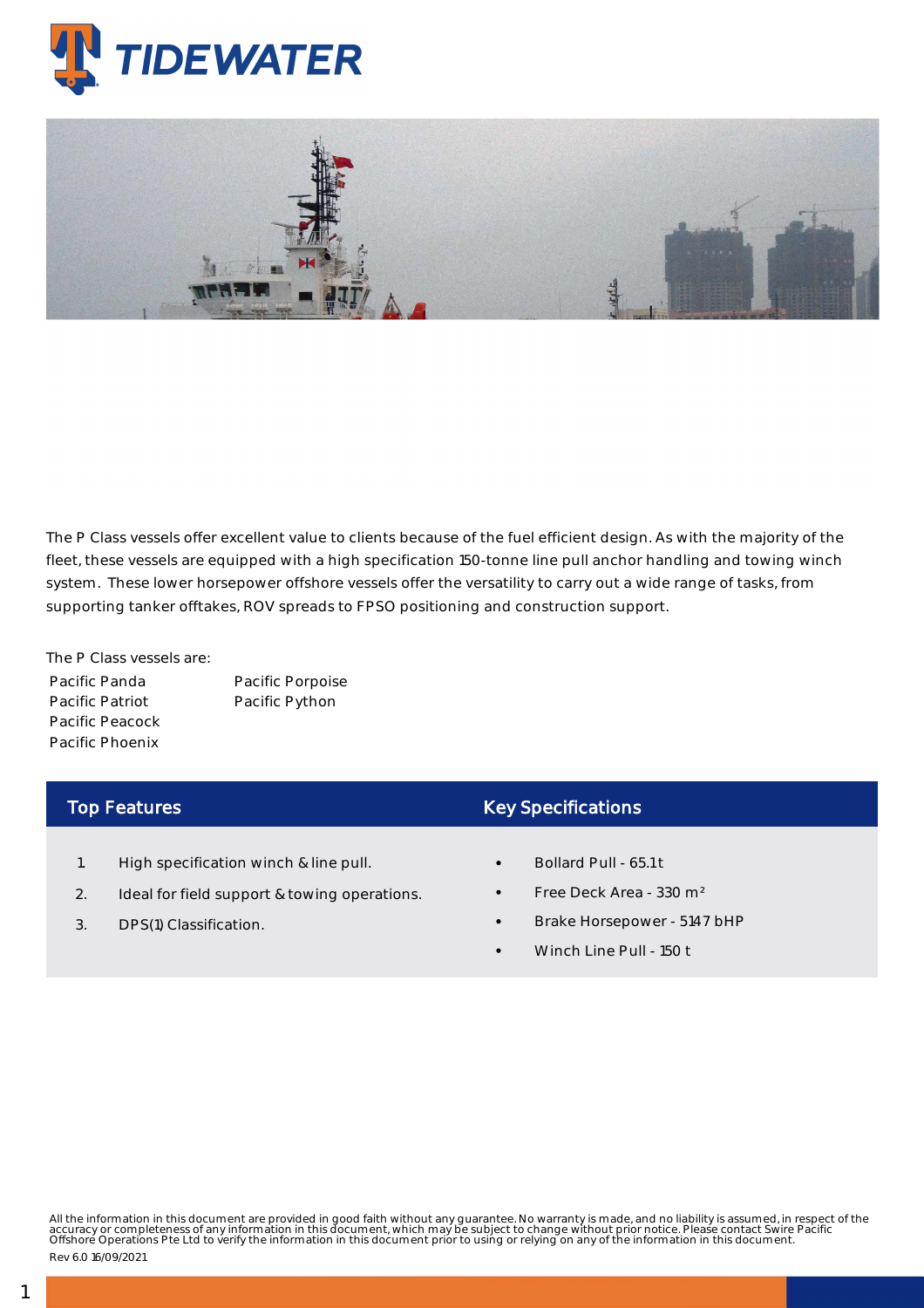



| General Information      |                                                                                                                                 |  |  |  |  |
|--------------------------|---------------------------------------------------------------------------------------------------------------------------------|--|--|--|--|
| <b>Vessel Name</b>       | Pacific Python                                                                                                                  |  |  |  |  |
| Built                    | Qingdao Qianjin Shipyard,<br>China. November 2011                                                                               |  |  |  |  |
| Flag                     | Singapore                                                                                                                       |  |  |  |  |
| Call Sign                | 9V7614                                                                                                                          |  |  |  |  |
| IMO No.                  | 9503433                                                                                                                         |  |  |  |  |
| Classification           |                                                                                                                                 |  |  |  |  |
| <b>Class Notation</b>    | DNV-GL +1A Fire fighter(I)<br>Offshore service<br>vessel(Anchor handling,<br>Towing) DPS(1)                                     |  |  |  |  |
| <b>Dimensions</b>        |                                                                                                                                 |  |  |  |  |
| Length (LOA)             | 57.5 m                                                                                                                          |  |  |  |  |
| Beam                     | 14.0 <sub>m</sub>                                                                                                               |  |  |  |  |
| Summer Draft             | 5.10 m                                                                                                                          |  |  |  |  |
| Deadweight @ SummerDraft | 1541 t                                                                                                                          |  |  |  |  |
| GT                       | 1329                                                                                                                            |  |  |  |  |
| <b>Deck Capacities</b>   |                                                                                                                                 |  |  |  |  |
| Deck Load Capacity       | 500 t                                                                                                                           |  |  |  |  |
| Deck Strength            | 5 t/m <sup>2</sup> - General Deck                                                                                               |  |  |  |  |
| Free Deck Area           | $330 \; \text{m}^2$                                                                                                             |  |  |  |  |
| Length x Width           | 30 x 11 m                                                                                                                       |  |  |  |  |
| <b>Tank Capacities</b>   |                                                                                                                                 |  |  |  |  |
| <b>NLS</b>               | See brine/mud                                                                                                                   |  |  |  |  |
| Brine / Mud              | 147 m <sup>3</sup> Brine (Multi usage<br>tanks)<br>332 m <sup>3</sup> Mud (Multi usage<br>tanks, dedicated 185 m <sup>3</sup> ) |  |  |  |  |
| Drill / Ballast Water    | $372 \text{ m}^3$                                                                                                               |  |  |  |  |
| Dry Bulk                 | 140 m <sup>3</sup> (In 4 dedicated tanks)                                                                                       |  |  |  |  |
| <b>Fresh Water</b>       | $397 \text{ m}^3$                                                                                                               |  |  |  |  |
| <b>Fuel Dedicated</b>    | $566 \text{ m}^3$                                                                                                               |  |  |  |  |
| <b>Fuel Total</b>        | $566 \text{ m}^3$                                                                                                               |  |  |  |  |

| Tank Capacities Details          | Refer to Tank Capacities<br>Table                                                                                                               |  |  |  |
|----------------------------------|-------------------------------------------------------------------------------------------------------------------------------------------------|--|--|--|
| Drilling Brine                   | See brine/mud                                                                                                                                   |  |  |  |
| <b>Propulsion / Bollard Pull</b> |                                                                                                                                                 |  |  |  |
| Main Engines                     | 2 x Yanmar 6EY26 diesel<br>engines each 1920 kW = 3840<br>kW (5147 bHP),<br>Twin CPP propellers in KORT<br>nozzles with Hi-lift flap<br>rudders |  |  |  |
| <b>Thrusters</b>                 | 1 x Bow tunnel 500 kW / 670<br>bHP<br>1 x Stern tunnel 500 kW / 670<br>bHP                                                                      |  |  |  |
| <b>Bollard Pull</b>              | 65.1 t @ 100% MCR                                                                                                                               |  |  |  |
| <b>Deck Equipment</b>            |                                                                                                                                                 |  |  |  |
| Anchor Handling Winch            | 1 x AH winch 150 t 1st layer $@$<br>0-7 m/min<br>Wire capacity 1200 m of 64<br>mm dia.                                                          |  |  |  |
| <b>Towing Pins</b>               | 2 x Karmoy 160 t SWL                                                                                                                            |  |  |  |
| <b>Shark Jaws</b>                | 1 x Karmoy 300 t SWL                                                                                                                            |  |  |  |
| <b>Stern Roller</b>              | RRM 2.0 m x 4.0 m @ 250 t<br>SWL                                                                                                                |  |  |  |
| Capstans                         | 2 x Capstans, 1 x fixed<br>warping head 410 mm x 575<br>mm @ approx. 7 t at 0-<br>15m/min                                                       |  |  |  |
| <b>Tugger Winches</b>            | 1 x 10 t pull at approx. 0-<br>15m/min, 150 m of 18 mm<br>wire                                                                                  |  |  |  |
| Provision Crane                  | Electric Hydraulic, Fixed<br>Boom<br>Capacity 1.5 t @ 8 m                                                                                       |  |  |  |
| Chain Gypsies                    | 1 x 76 mm mounted on work<br>drum                                                                                                               |  |  |  |
| Performance & Economy            |                                                                                                                                                 |  |  |  |
| <b>Economical Speed</b>          | Approx. 10.5 m <sup>3</sup> /Day @ 10<br>knots                                                                                                  |  |  |  |
| DP<20%                           | Approx. 4.5 m <sup>3</sup> /Day                                                                                                                 |  |  |  |
| DP>35%                           | Approx. 5.6 m <sup>3</sup> /Day                                                                                                                 |  |  |  |
|                                  |                                                                                                                                                 |  |  |  |

All the information in this document are provided in good faith without any guarantee. No warranty is made, and no liability is assumed, in respect of the<br>accuracy or completeness of any information in this document, which Rev 6.0 16/09/2021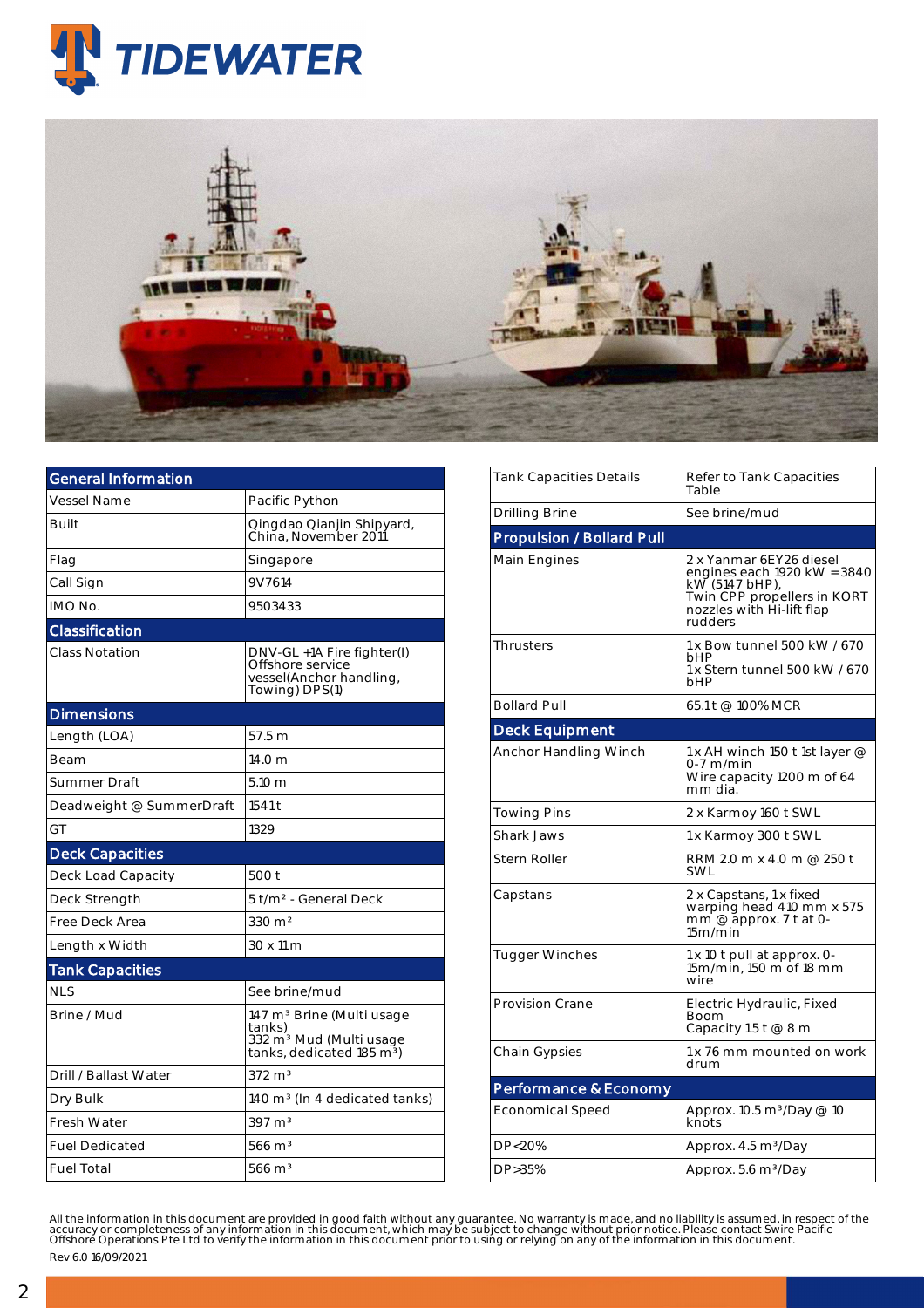

| Standby in Field                                                                          | Approx. 4 m <sup>3</sup> /Day                                                                                            |  |  |  |  |  |
|-------------------------------------------------------------------------------------------|--------------------------------------------------------------------------------------------------------------------------|--|--|--|--|--|
| Standby in Port                                                                           | Approx. $0.9 \text{ m}^3$                                                                                                |  |  |  |  |  |
| <b>Note</b>                                                                               | Performance & Economy<br>figures are given at mean<br>vessel draft of 4.5 m (1140 t<br>deadweight) & Beaufort Scale<br>2 |  |  |  |  |  |
| <b>Dynamic Positioning System</b>                                                         |                                                                                                                          |  |  |  |  |  |
| <b>Type</b>                                                                               | GE DPS-11 Simplex DP System                                                                                              |  |  |  |  |  |
| Reference Systems                                                                         | 1 x Fanbeam<br>1 x Veripos DGNSS                                                                                         |  |  |  |  |  |
| <b>Motion Reference Units</b>                                                             | 1 x VRU<br>1 x Anemometers<br>2 x Gyros Compasses                                                                        |  |  |  |  |  |
| <b>Rescue Boat</b>                                                                        |                                                                                                                          |  |  |  |  |  |
| 1.1 x Vanguard VG 6.0 FRW, 15 persons, SOLAS Approved FRB<br>with inboard diesel waterjet |                                                                                                                          |  |  |  |  |  |
| 2.1 x Valiant RB450 6 persons Rescue boat with petrol<br>outboard                         |                                                                                                                          |  |  |  |  |  |
| 3.1 x Norpower 10 person work boat with inboard diesel water<br>jets                      |                                                                                                                          |  |  |  |  |  |
| Accommodation                                                                             |                                                                                                                          |  |  |  |  |  |
| Person Capacity                                                                           | Total 22<br>4 x 1man cabin<br>5 x 2man cabins (Including<br>$- -11 - 11$                                                 |  |  |  |  |  |

hospital) 2 x 4 man cabins

All the information in this document are provided in good faith without any guarantee. No warranty is made, and no liability is assumed, in respect of the<br>accuracy or completeness of any information in this document, which

Rev 6.0 16/09/2021